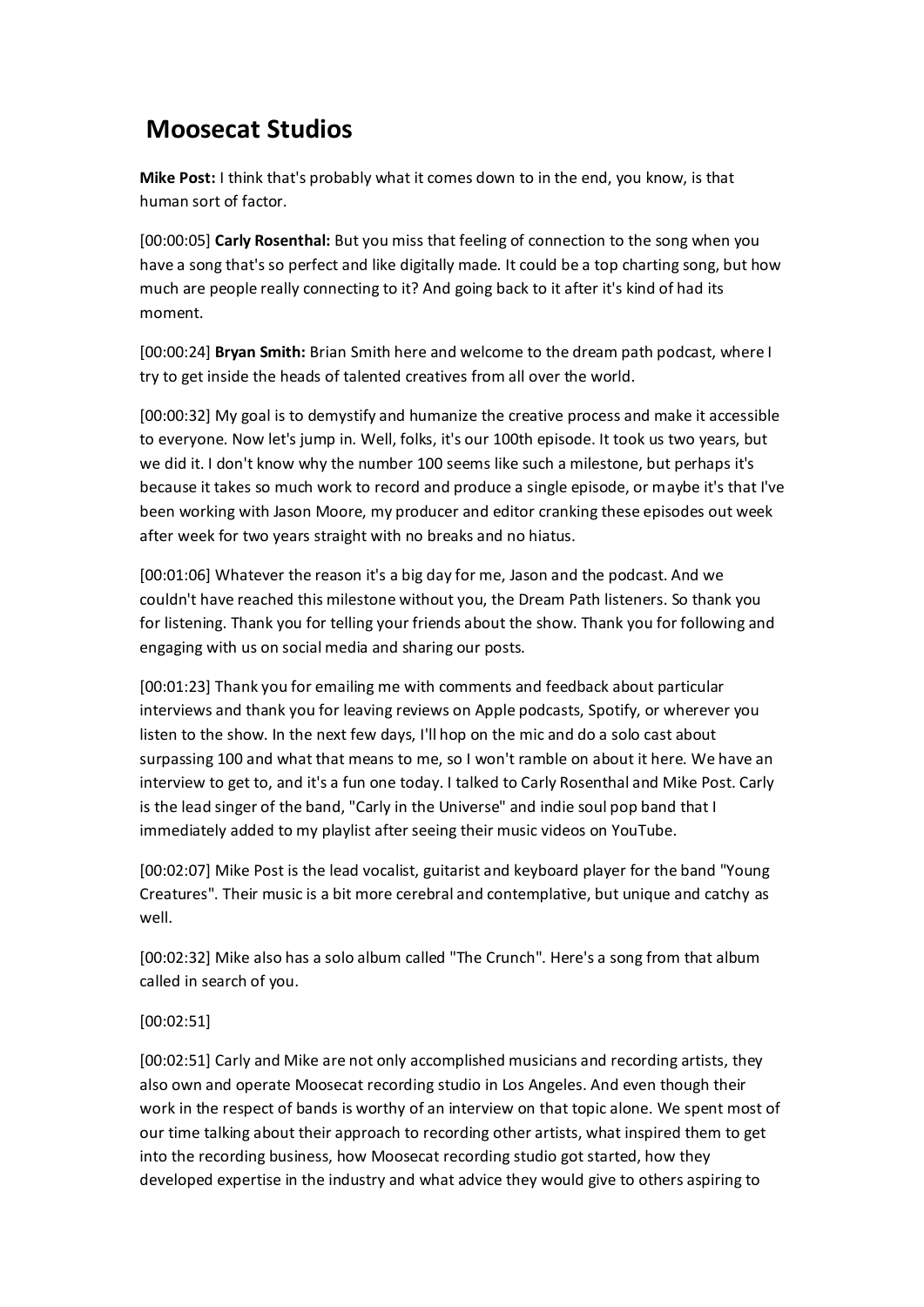work in this field. At the end of the interview, they invited me down to their studio when the pandemic is over for what sounds like an amazing party that they hold for musicians and industry professionals.

[00:03:30] So when that happens, I'll plan on doing a follow-up interview with these two face-to-face in their studio. In the meantime, let's jump into my chat with Carly Rosenthal and Mike post. Testing. One, two sibilance.

[00:03:44] **Mike Post:** Sibilance check, check.

[00:03:47] **Bryan Smith:** Right on.

[00:03:48] **Mike Post:** How's it going

[00:03:49] **Bryan Smith:** Hey really, really well this morning. Thank you for joining me.

[00:03:53] Carly Rosenthal. Mike Post. Thanks for being on the podcast. Yeah, this looks fantastic. I love this backdrop. We're in the belly of the beast for my listeners who are not watching YouTube and are listening to this on the normal podcast platform we have in the background, this Moosecat recording studio vibe that is almost like a retro looking studio.

[00:04:19] You have a lot of old school feel to this studio. So, tell us about how this came about, how you put it together and what thought you put into it.

[00:04:34] **Mike Post:** Yeah. We probably put a little bit too much thought into it. Maybe I, if that's possible, but.

[00:04:41] **Carly Rosenthal:** We started off, you know, we're both musicians and first and foremost, we wanted to have a rehearsal space and a place to record and it kind of just turned into something so much bigger and better than what we wanted. Mike's been a producer for over 10 years, and I've been a musician for a long time. And we just, uh, we worked with this guy, Ken Gorez to build the inside of the studio and get it like completely soundproof and acoustically treated.

[00:05:11] And that was a huge process on its own to learn everything that a studio needs to really dial in a good sound.

[00:05:18] **Mike Post:** Yeah. And I mean, I just, I was always working in other studios and always dreamed of having sort of my own place to, to, uh, to work, you know, for both, uh, as an artist and also as producer and engineer.

[00:05:30] Um, so it kinda just came together and sort of the best possible way.

[00:05:34] **Carly Rosenthal:** I know nothing about any of this stuff back here. Just, just buttons to me.

[00:05:40] **Bryan Smith:** So, are you, are you being serious, Carly, you are more on the producing side of things or the business side of the studio or?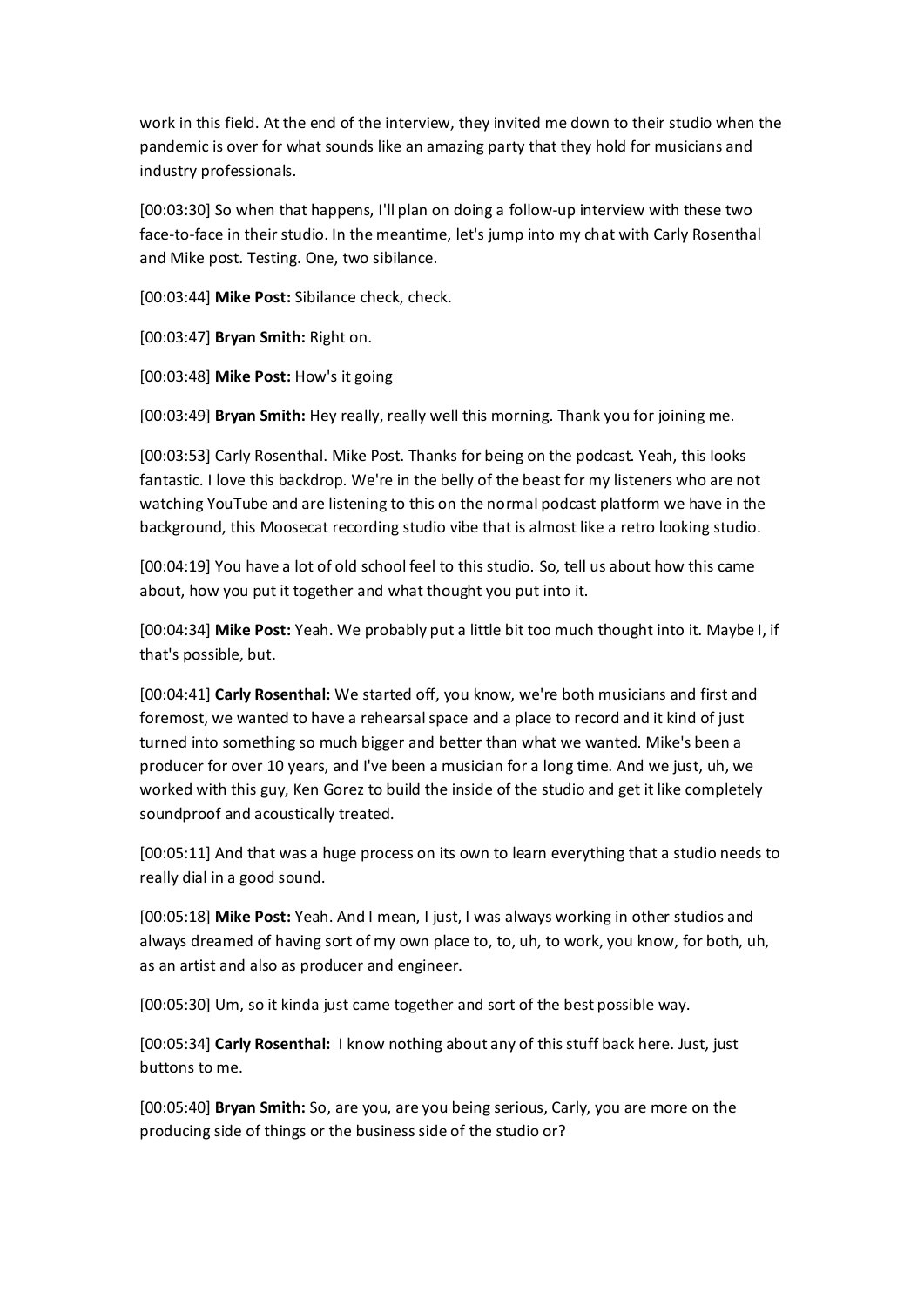[00:05:47] **Carly Rosenthal:** Yeah, more on the business side of things. Uh, this, I had no interest in learning what, like compression does, you know, in regard to my work, I know a little bit more these days, but, you know, nah, I couldn't sit here and do all do what he does all day.

[00:06:04] **Mike Post:** I probably had enough interest for the both of us.

[00:06:06] **Carly Rosenthal:** Yeah.

[00:06:07] **Bryan Smith:** Well, I think that's important in any business relationship that you have roles, and you have lanes that you stay in, otherwise there's no symbiosis. If you're both doing the same thing, then there's redundancies and you step on each other's toes. So, it sounds like you two, both have this musical background and I've, I've listened to your bands by the way. "Carly and the Universe" and the "Young Creatures" band, both of these bands are kind of from my school of music in terms of what I listened to what's in my playlist.

[00:06:39] So it was really fun to go through. Yeah. It was fun to go through your catalogs. And see the differences and see with "Carly and the Universe", you know, more of a pop feel to it, but still that indie soul vibe. And then with "Young Creatures", a little more contemplative and cerebral, but to see also the list and the credits of bands that you're recording, my impression is that you are gravitating toward folks that kind of fit into your musical universe and your vibe. And maybe the reverse is happening too. They're gravitating toward you because they see the music that you've been putting out and recording. How do you look at that relationship between the artists that you help record and your own musical tastes?

[00:07:30] **Mike Post:** I think it's kind of just a natural thing, almost, you know, where we, we have all types of music here, but the stuff that, that I gravitate towards, like as a, as a listener and, and also as an artist and producer sort of just, you know, it, obviously it comes out in the work and I think people recognize that, but also the stuff that I get excited about, the artists that I get excited about, you know, have maybe have a certain sort of A certain vibe to them.

[00:07:56] So maybe not something that necessarily you seek out, but, some , maybe just happens kind of naturally, like, you know, I don't try to push into lanes or genres that I don't belong also, you know, try to make a conscious decision where, you know, I feel like I can help certain artists, more than more so than others, maybe as well.

[00:08:15] **Bryan Smith:** That makes sense, for example, if like a hip hop artist came to you or maybe like a death metal band or something like that, I would imagine Carly from a business standpoint, you would want to at least consider that. But Mike, from a recording standpoint, in terms of what you can offer and contribute to the equation, there might be some thought that has to go into that before saying yes.

[00:08:38] **Mike Post:** For sure. Yeah. We want it to be the right fit. And you know, not that we haven't necessarily worked on that type of stuff before, you know, I love hip hop. So I've been getting more into mixing that kind of.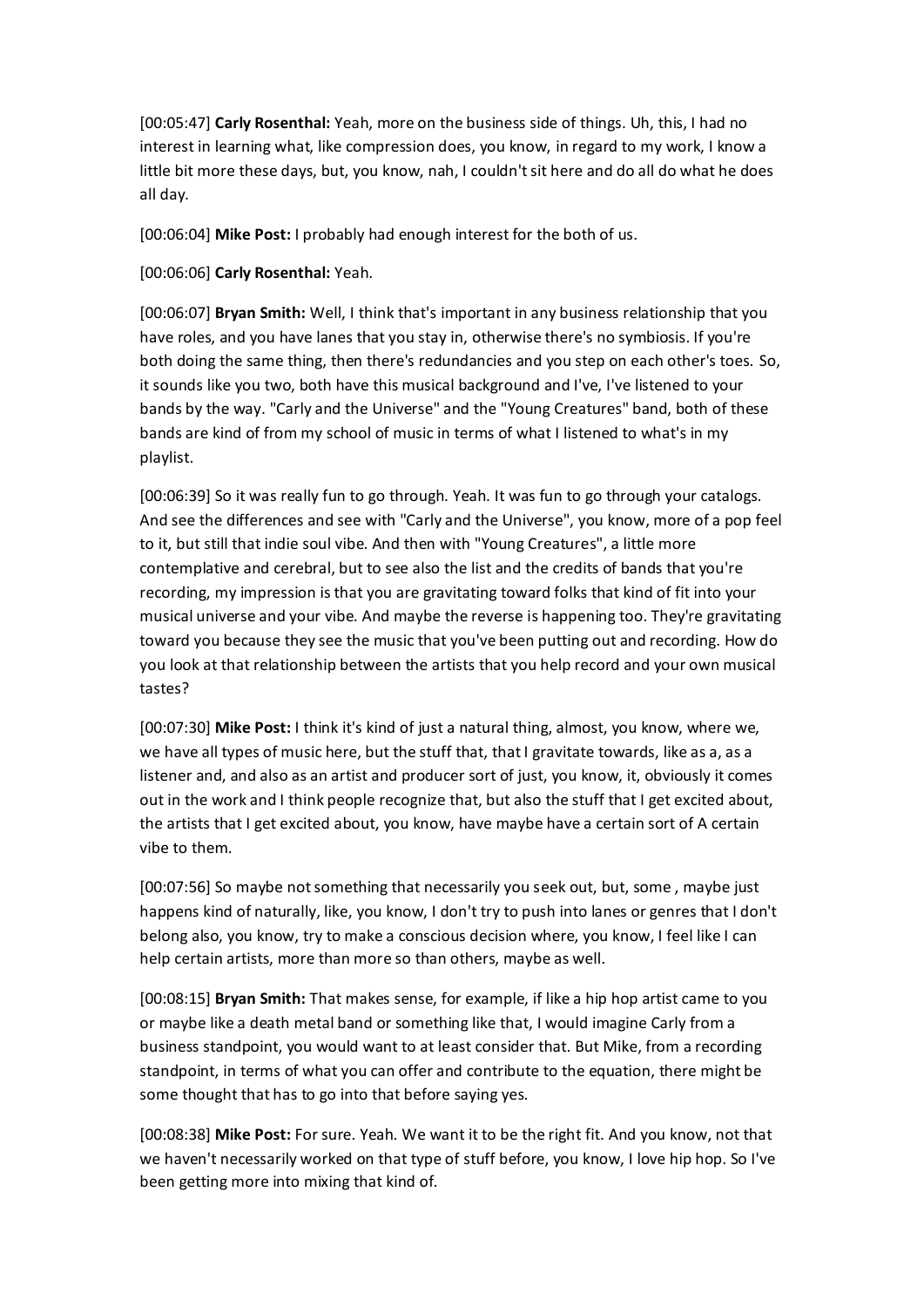[00:08:49] **Carly Rosenthal:** Honestly, when he does do that kind of stuff, it bridges a gap with like rap music or like even modern pop music to have the hybrid of the analog and the digital, and really brings like a nice soak warmth to those types of projects that come in.

[00:09:04] So. As far as like hip hop projects go, you know, Mike's not producing beats here, but you know, we are doing live tracking type stuff. So, if hip hop artists want to lay down a guitar track on their stuff or a vocal track, first and foremost on their track, bringing it here and warming it up and blending it in the mix in a different light can bring a really nice warmth to what they're doing.

[00:09:30] **Mike Post:** Yeah, that's pretty, pretty right on. I mean, I think a lot of people who are working at home, like producing stuff, like on their computer, you know, are sort of yearning for some sort of real realness, to add to their music, whether that's guitar or just, you know, having some, some sort of air moving around in a room rather than just being confined to your, to your computer.

[00:09:52] **Bryan Smith:** Yeah.

[00:09:52] **Mike Post:** So that I, yeah, that's definitely a way that we, that we, uh, can sort of add, add to somebody's, uh, musical creation.

[00:10:00] **Bryan Smith:** You mentioned the analog digital dichotomy, and my look at your studio online. And I looked at all your pictures and the equipment. It seems to have a very analog vibe. You have the fender amps, these beautiful old school fender amps that I imagined some of them are tube amps. All of them? Okay. And you have these microphones that also have this old school vibe. So can you tell the listeners who don't know the difference between digital and analog, what that means, and also what that means to the listener? Like when you're listening to music and trying to discern, is this digital or is this analog.

[00:10:43] **Mike Post:** Yeah, well, I guess, you know, technically speaking, it goes as far as like digital being recorded on a computer and analog being recorded on tape. So that's like, I guess what we, you know, the true sort of meaning, but, behind analog digital, but that sort of has sort of come to extend, beyond that, you know, when it comes to, like you said, working with an amp.

[00:11:05] An analog amp or two bank or any sort of amp because, there are so many like digital recreation's now of these, of these, of everything of amps, where, you know, somebody is plugging a guitar into a computer and trying to emulate what you get when you have a real analog, you know, old-school sort of amp.

[00:11:23] So the, I mean, the difference to me, sometimes it's sorta hard to put your finger on, but it's, I guess in sound it's just a more natural, organic sort of sound overall that, you know, again, kind of hard to put your finger on it. Exactly, but so, you know, when you hear something that's been recorded on tape, as opposed to digital , and sorta have, has like a breathing sort of real quality to it, where sometimes digital recordings can, can come off, you know, a bit stale and obviously there's all shades in between, but I would just say there, you know, with analytics that there's just sort of a realness to it, you know, putting it simply.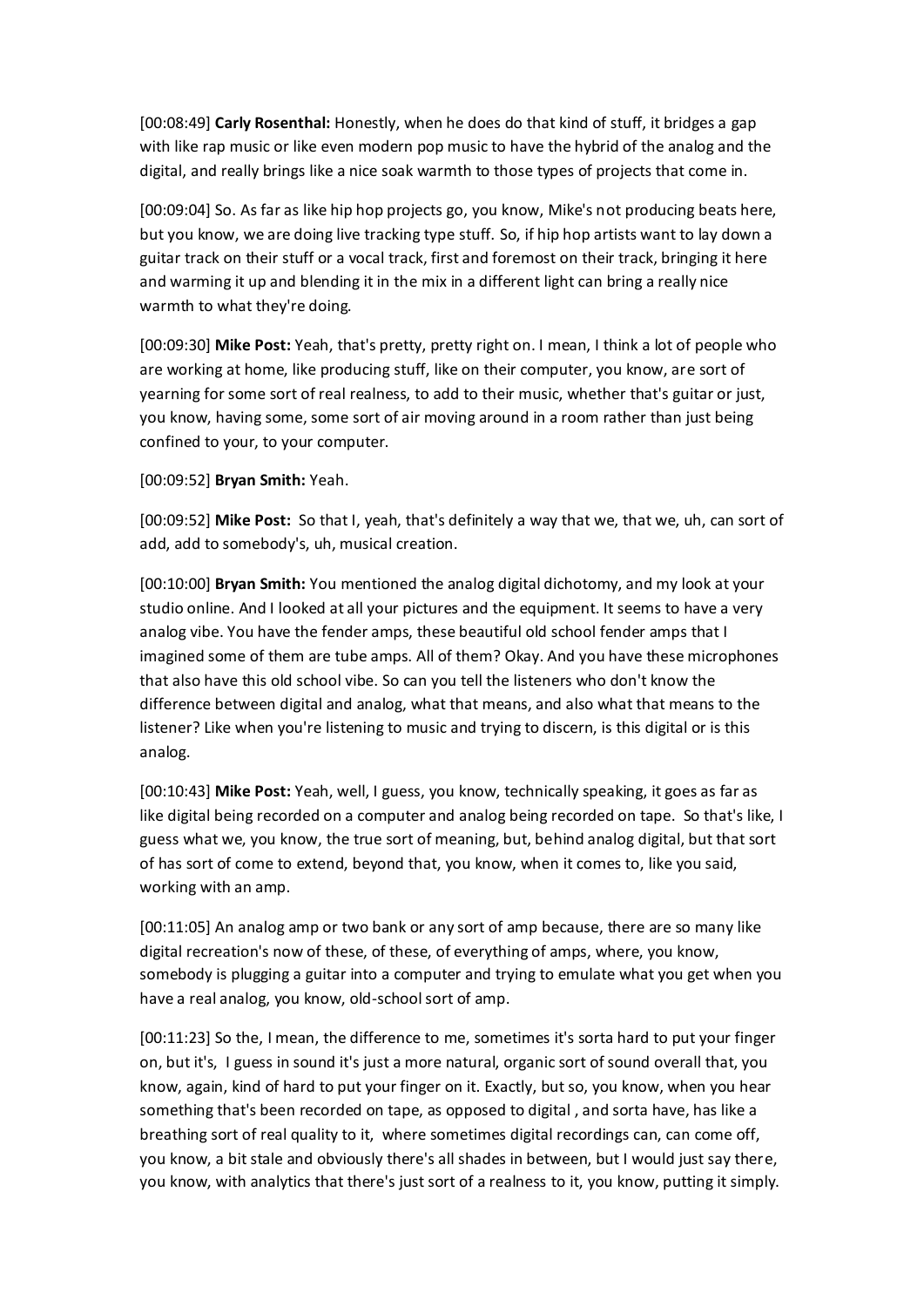[00:12:00] **Bryan Smith:** Yeah, I liked the way you mentioned air moving through the room, because I think that is missing with the digital experience where you plugged directly into a computer interface and you, you really don't have that room, that space for. Perhaps, I don't know how to describe it, but maybe ambient air sounds and also just fingers moving over the, the guitar strings.

[00:12:25] If you have it too clean and digital to me seems sometimes to clean and perfect, then you lose that humanness of the process for me, that's what it means. I'm probably not describing it that well, but as a lay person from the outside, looking in, that's what it means to me.

[00:12:44] **Mike Post:** I think that's probably what it comes down to in the end, you know, is that human sort of factor.

[00:12:49] **Carly Rosenthal:** But you miss that feeling of connection to the song when you have a song that's so perfect and like digitally made, it could be a top charting song, but how much are people really connecting to it and going back to it after it's kind of had its moment?

[00:13:07] **Bryan Smith:** Right. You know, there's a couple of documentaries I saw recently over the last year, one of them was John Lennon above us only sky about the recording of the solo album I imagined. And there was another documentary on Ed Sheeran, where he was in a recording studio, and the whole focus of the documentaries was on what was happening in that studio. And that magic that was occurring, the trial and error, the human connections that were being made. The conflicts between the musicians. George Harrison, looking over at John Lennon, struggling to figure out what John wants.

[00:13:46] So one of the reasons I'm so intrigued to talk to you both is that you are in that world still. And despite the fact that people have GarageBand on their laptops, and they have all of this access to record music themselves. You still have this space for musicians to go to. And to have that experience of talking to an engineer and troubleshooting things and creating in this very organic fluid environment.

[00:14:13] So tell me if you could, what that means to you as an artist and as a creative, both of you to still be able to hold on to that special experience in space.

[00:14:26] **Mike Post:** Yeah, I think was super cool about like that. I saw that documentary too. I mean, just any, any time you see, like everybody sorta like crammed into like a space together.

[00:14:35] It's like interesting things can happen. You know, it's like the opposite of a sterile environment. You know, it's stuff flying around the room. People are saying stuff, you know, it, musicians are interacting with each other. Like the band is vibing. It's sort of that unknown factor that could actually really enhance and sort of bring on a new character to the recording.

[00:14:57] So we try to maintain that here, where, you know, I always, when I'm working with a band, I never want to have a band, you know, recording one at a time. We, we very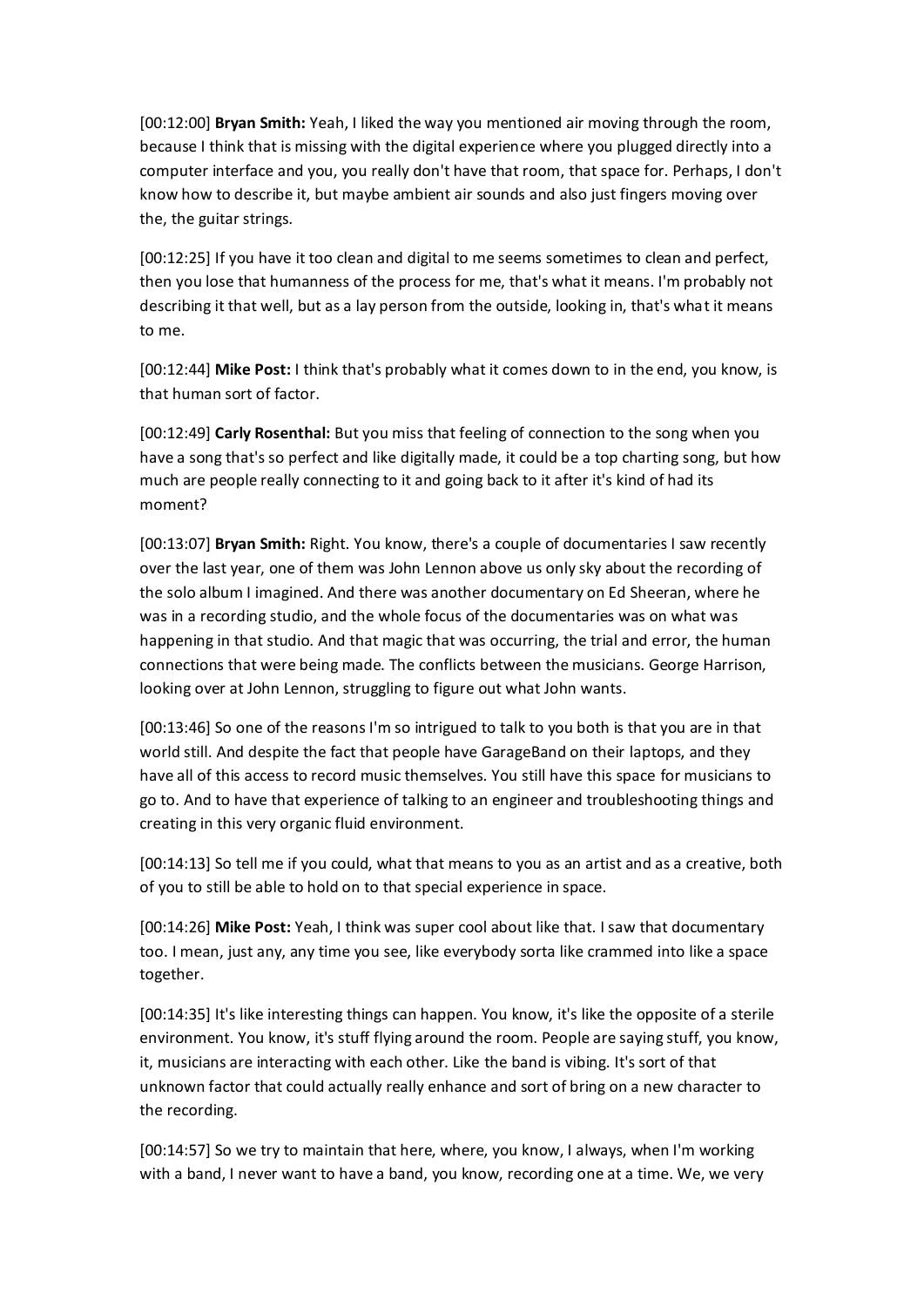much actively want to have, you know, mult, you know, if we can have the whole band in here playing together, whether we keep everything or not, you know, it's another question, but I think it's important to sort of maintain that human experience, especially when bands are, you know, so used to playing together. And then all, a lot of times they're going into the studio and just recording one by one and it, you know, editing it to bits, you know, it takes away for me. And, but it is sort of a balance to, you know, trying to find that sort of, that spark where musicians are interacting and playing, and then also finding, you know, a clean performance too.

[00:15:42] But yeah, we're very much, you know, rooted in sort of that interaction, that can happen within, in a room like this.

[00:15:50] **Carly Rosenthal:** You know, I work, I work with, you know, other producers who make beats for me to sing on. And I also work with "Carly in the Universe" and you know, it's just more of a love of like the artistry that it's involved in, like working with other people to make something beautiful.

[00:16:10] And as far as, you know, getting sent a track and then just, you know, I'll write some vocals in one night, track it, sing it. Done and that's it. And the song's done and it's not, it's not like the song is bad, but having "Carly in the Universe" and having the band and writing together and, you know, going through writing a million terrible verses and choruses until you get the one that you actually like is just, that's like the fun of the writing process. So it's definitely something I think just more enjoyable, like in terms of making and writing music, but, you know, that's just my opinion and some people love doing it the other way.

[00:16:55] **Mike Post:** Well lends itself to collaboration too, which is, I think important when, you know, when making music, obviously it's nice, you know, to be trapped by yourself and "Hey, this is my thing, and this is all, these are all my ideas" and whatever, but I think all the best music that I've made, it always, I'm not the only one involved, you know, there's other people's, you know, Striking a balance with you and, and, um,

[00:17:19] **Carly Rosenthal:** you can't think of everything.

[00:17:20] **Mike Post:** You can't think of everything and you, you know, you need somebody to keep you in check too. I, I think, uh, a team is always more powerful, especially when, you know, we've been lucky to work with such amazing musicians and people.

[00:17:33] **Carly Rosenthal:** Do we all sit in a room and tell each other that we suck? Do it again, do something else, go on.

[00:17:38] You know, that's not a good enough starting from scratch, you know, we just pound each other over the head until we get it right.

[00:17:44] **Bryan Smith:** Well, I wholeheartedly agree with those sentiments. I think the real disappointment for me in this pandemic, putting aside all of the human tragedy that has occurred over the last year, but the loss of human connection, the ability to sit in the same room and just have coffee and talk about anything, but when you get to the creative process, there's really something missing when you are trying to create from a distance or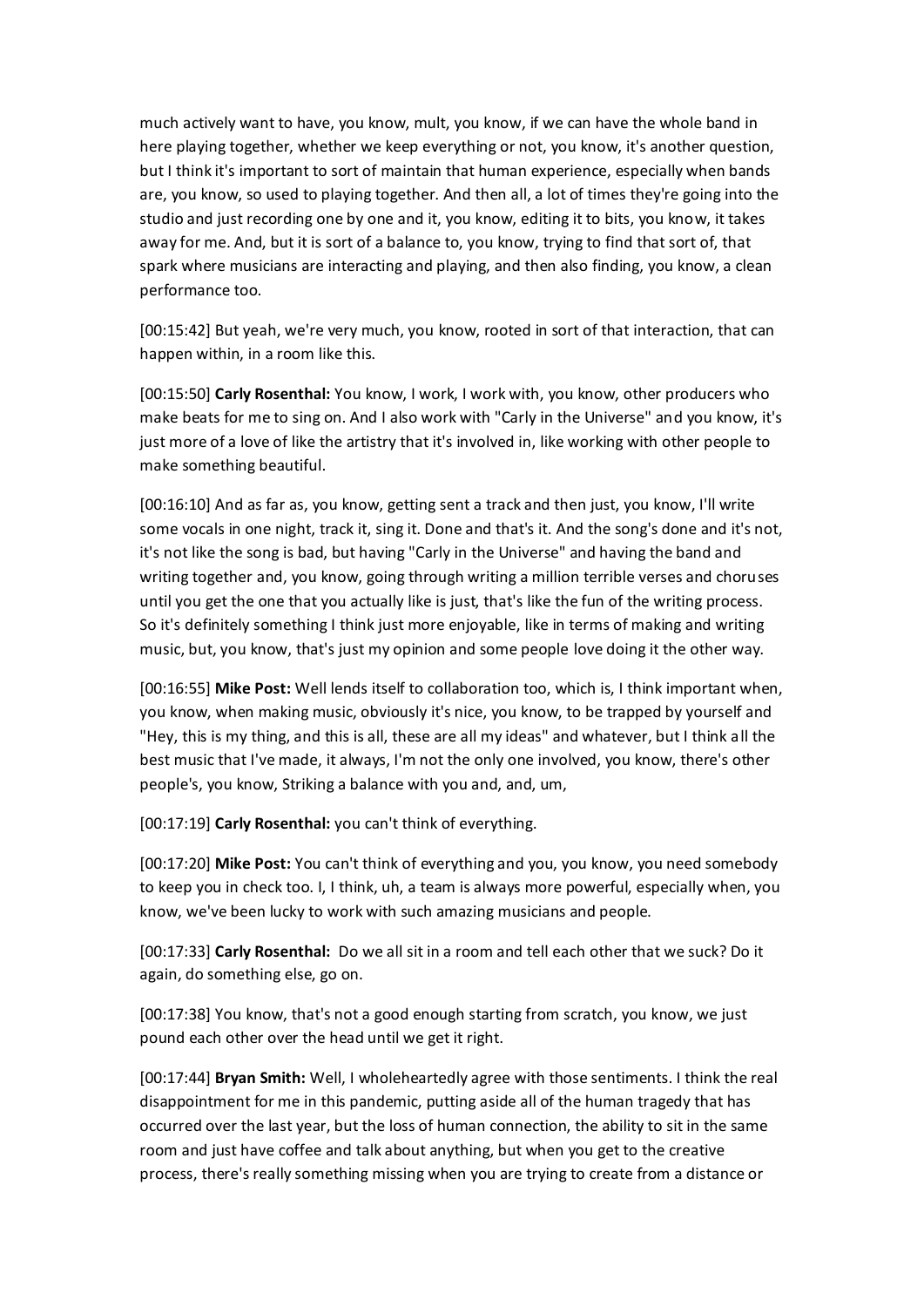trying to create through zoom or the phone or email. And as you're saying to be able to be in the same room and just pick up on that body language. As you're maybe playing a chord or pitching some lyrics or something that subtle body language that can communicate things in a way that can help you with your creative process without having maybe your feelings hurt, or maybe having your feelings hurt.

[00:18:38] Maybe you need to have your feelings hurt. You know, you need to have that conflict.

[00:18:43] **Carly Rosenthal:** Leave the ego at the door is what we say.

[00:18:46] **Bryan Smith:** And I, I, I know I really miss being in other people's creative spaces when I'm doing these interviews. For example, if we were not in a pandemic, I would be with you right now in your studio. I love seeing where people create. And I think that that-

[00:19:02] **Carly Rosenthal:** When this is over, you're definitely coming by.

[00:19:04] **Bryan Smith:** Oh, I would love to. Yeah. And I would love to play some of those instruments that you feature on the website. There's just, they're gorgeous. But, yeah, I think we're all suffering from that lack of connection.

[00:19:16] **Mike Post:** Yeah. And it extends obviously just beyond like music too. You know, I was saying like in the beginning, everybody was on sort of, you know, more weirdly connected where everybody's so checking in at, you know, every other day and stuff. Like-

[00:19:30] **Carly Rosenthal:** we stopped that so long ago, now I can't sit on the zoom.

[00:19:34] **Mike Post:** Right? Well, we're at a point where it's like, we're, I feel even more isolated than.

[00:19:38] You know, when everything first hit. Cause you know, we're not, you know, still in touch, but it's like now you're missing that human connection. And you know, we were trying to fill that human connection with zooms and checking in all the time. But now it feels even more, more isolating than it was to me.

[00:19:56] **Bryan Smith:** Yeah. Zoom fatigue is real.

[00:19:58] **Mike Post:** Yeah.

[00:19:59] **Bryan Smith:** I mean, I, I love this, what we're doing now, but the usual like, Oh, let's instead of a phone call, let's do zoom. I'm like, no, let's not. Let's just do a regular phone call.

[00:20:09] **Carly Rosenthal: "**let's play games online, together". Torture.

[00:20:13] **Bryan Smith:** What are you doing from a business standpoint to deal with the restrictions of the pandemic and continue operating?

[00:20:20] **Carly Rosenthal:** It's been, I mean, the entertainment industry has just been hit so hard. I worked as a music supervisor for a music library, and I ended up losing my job. And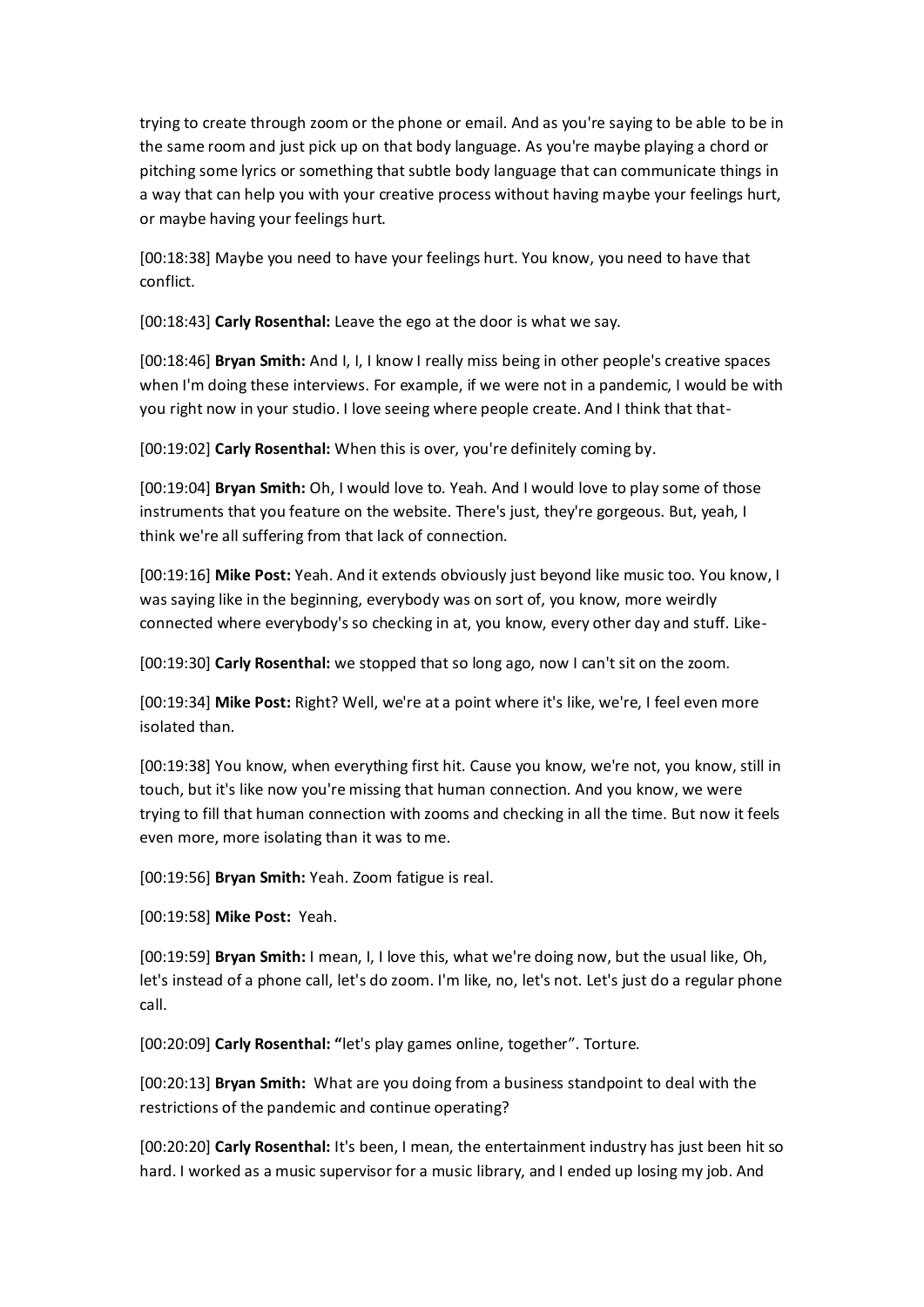then fortunately enough was able to make Moosecat a full-time thing for me, which I never would have considered. And it was kind of a really awesome jump for us.

[00:20:42] But we're, we're being pretty careful. I personally have asthma, so we required two negative COVID tests the week of, for people to come in. And, we have been able to record like full bands, come in and spend a week in here, like busting out their albums and it's been fine. And you know, these people are also like very worried and, you know, want to be as cautious as possible.

[00:21:07] So. Having the two sounds like incredibly annoying to some people, but to some people that sounds like a huge safety net for them to kind of come and be able to be comfortable in this environment and not feel like they're going to get COVID, you know? but, uh, we, uh, we're hoping to get vaccinated here pretty soon and get all this behind us, you know?

[00:21:29] **Bryan Smith:** No kidding. As you may have noticed. There are great resources and advice mentioned in all our episodes. And for many of them, we actually collect all of these resources for you in one easy place. Our newsletter, you can go to dreampathpod.com/newsletter to join. It's not fancy, just an email about each week's episode, featured artists and resources to help you on your journey.

[00:21:54] Now back to the interview. I can just imagine the feeling of musicians going there for a week to record and having this safe space that feels normal for the first time in so long.

[00:22:08] **Carly Rosenthal:** And we get to have like interaction with people, you know?

[00:22:11] **Mike Post:** It's kind of interaction because I'm in this room, like the entire time, like, you know, in the control room, you know, usually the band comes in and we listed on the couch and it's, you know, somebody is in here and blah, blah, blah.

[00:22:23] But now it's like, everybody's in the other room. I may, we may, you know, move the couch in there and they're just in there, the other room I'm in here with the door open. So, I mean, it's definitely nice to be making music, but there still, I'm still missing a little bit of like the way it was, but we're getting it done, you know, and, and that, we're happy for that.

[00:22:45] Definitely grateful to be doing it.

[00:22:47] **Carly Rosenthal:** He recorded this past weekend. He was like, Oh, I'm kind of nervous. Like COVID blah, blah. And then he like finished the whole weekend and he was like, Oh, that was so much fun, and I miss that.

[00:22:55] So yeah, it's been it's, you know, we had, I guess when the lockdown sorta first lifted, we were really, really busy for like a number of months.

[00:23:06] **Mike Post:** And now, you know, kind of with the cases going back up here in LA to astronomical heights, kind of everybody is like, kind of pulled back a little bit, even though we're still operating. So, it's, you know, more, more remote stuff, more just mixing.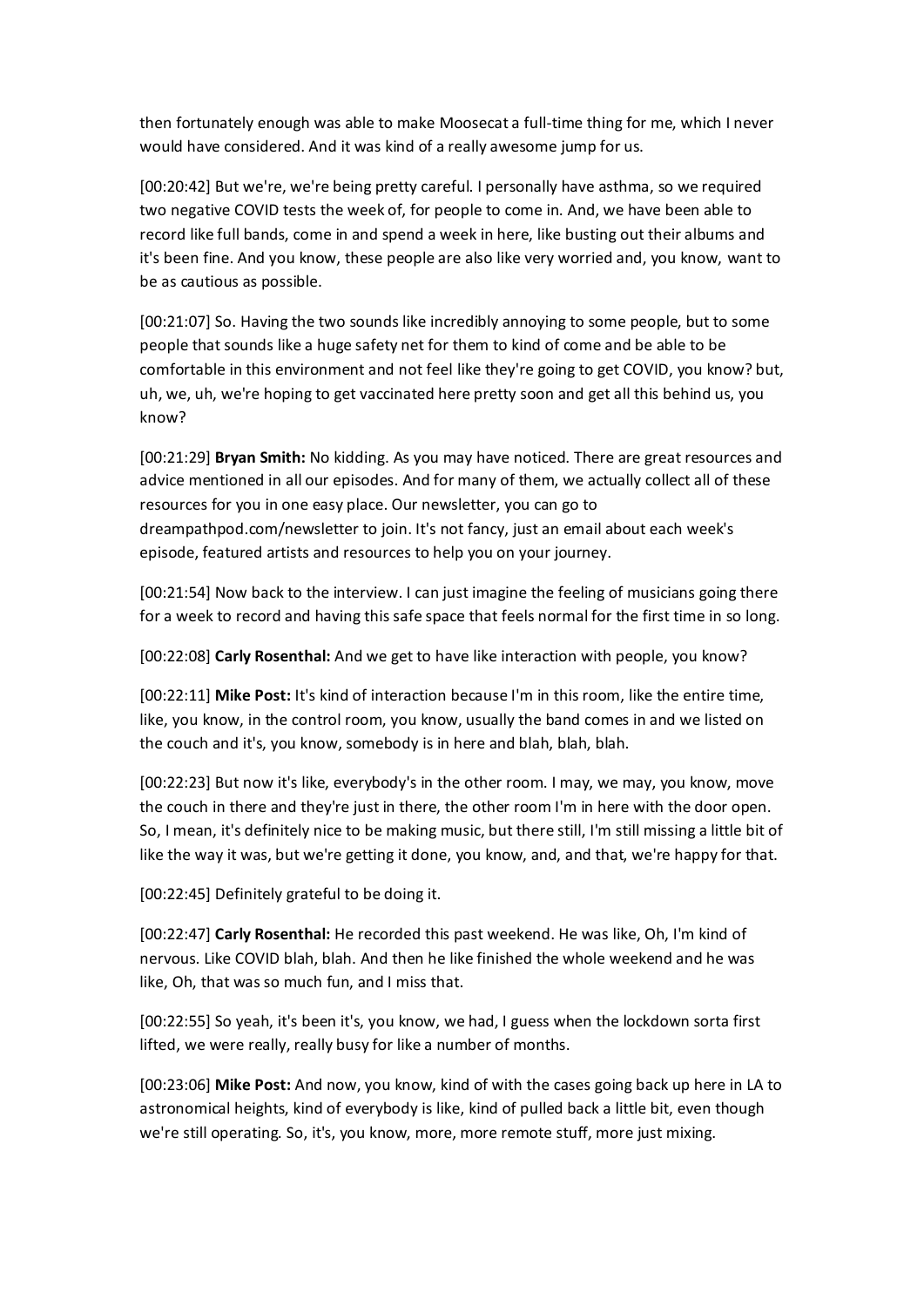[00:23:20] **Carly Rosenthal:** We've done so much for our business this past year to kind of set us up for when things do open back up that we're going to be kind of ready to take the plunge and push things forward.

[00:23:32] We opened up a virtual recording studio online, and it lets artists from anywhere in the world, you know, you're, you're tracking at home and you have a guitar that you directly plug in or a microphone that you directly plug in. And you can send the stems to us. And Mike can sit with you during the session and edit everything on the fly and also run it through our outward gear here, so you kind of have a bit of the studio access while you're anywhere in the world. And it's really nice for people to run it through tape or for through plate reverb and. And that type of thing. And we've also just honestly, like most of the projects coming in are like mixing and mastering from artists everywhere in the world, that are kind of just recording at home.

[00:24:18] **Bryan Smith:** So, did that happen in response directly to the pandemic or was that something you were working on already?

[00:24:24] **Carly Rosenthal:** We thought about it.

[00:24:26] **Mike Post:** We had the idea of having like, sort of this online platform that could sort of open up, you know, more people to, to moose cat. So then yeah, like when the pandemic hit, I was like, "well", not, not doing a lot right now. Let's uh, you know, maybe put some time into this. So yeah, we were, we kind of built it, had a new website put together, and sorta started pushing that.

[00:24:49] **Carly Rosenthal:** It's a real pain to like to make a whole, do like a whole backend for a website in store for all that stuff. It took us a long time.

[00:24:57] **Bryan Smith:** Well, that's brilliant. The businesses that are surviving and thriving are the businesses that are able to pivot and recognize that need and how to continue going, despite those limitations. I love the concept of having multiple tests in a week to require that type of safety measure before they go into the studio, then you have this safe space, but you also have this alternate business plan of doing things online and helping people throughout the world.

[00:25:26] Do you envision over the next, let's say in 2022 things open up and there is no more pandemic. Do you envision that people are probably going to continue on this online way to connect? You're in LA and just the commute time and all of the logistics. I think people are realizing that there isn't so much of a need to be there in person anymore, and putting aside whether that's good or bad, do you envision that things are actually going to go back to where they were after this pandemic?

[00:26:00] **Carly Rosenthal:** Absolutely. People need to get out of their houses. You know, people need to go out and do things. People are going absolutely crazy inside. I am going absolutely crazy inside.

[00:26:10] I want to go out and go and do things and pay to go in and do things for myself. And this is. This is definitely, you know, so many people are writing at home right now.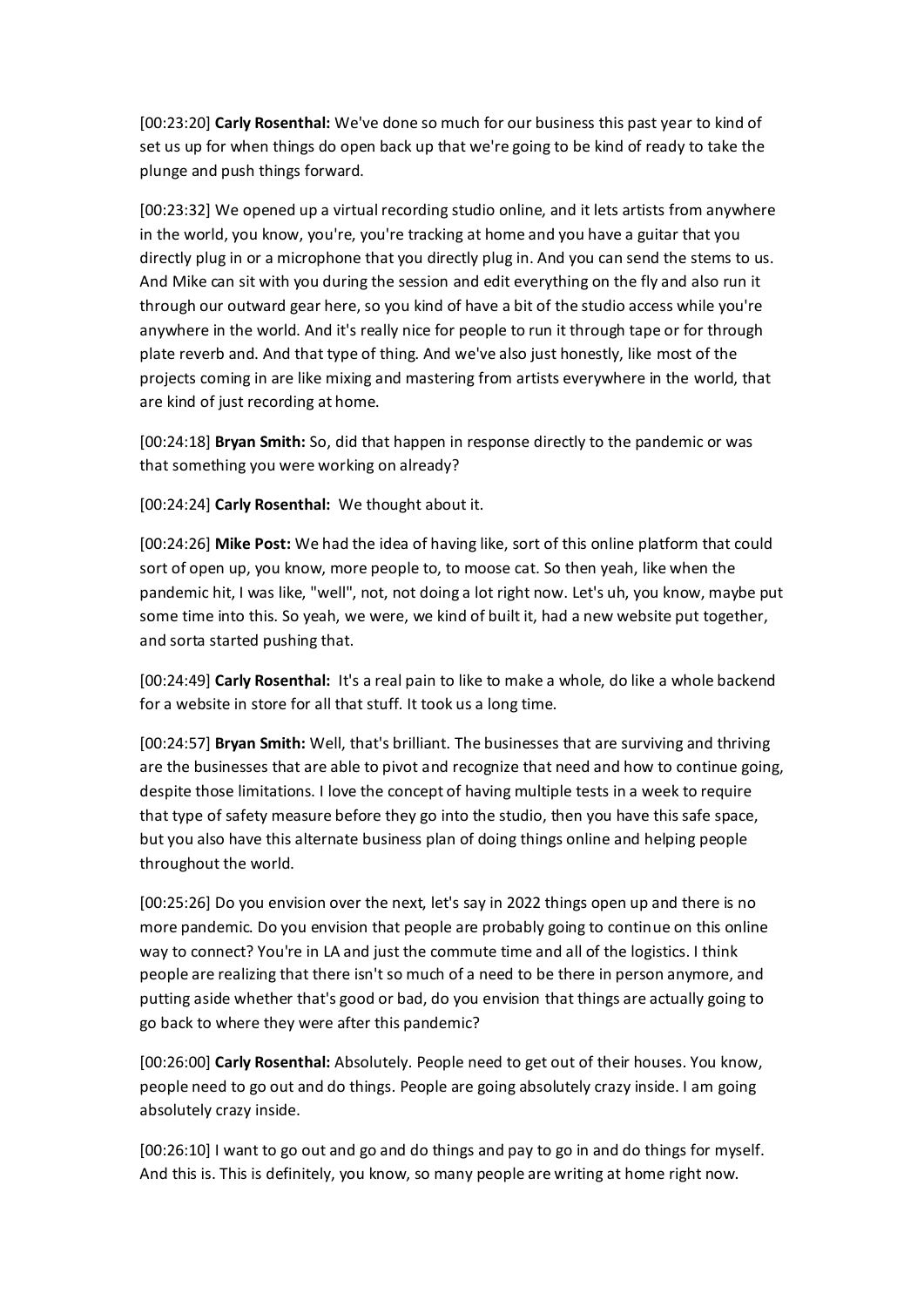They're not doing anything else, but writing, you know, and, and they're gonna come to us with their projects when they're ready and we're going to record them, you know, but we also have like a publishing arm for our studio, and we've been signing a lot of artists and working with like commercials and TV shows and movie trailers and kind of having like a whole.

[00:26:44] For us, like for the music industry and to be successful in the music industry is staying in one lane. Isn't, isn't how you're going to be successful in the music industry? You need to have your Hinton's dipped in multiple pots and. At the end of the day, all that collectively is going to give you the paycheck that you're looking for.

[00:27:05] So, you know, the virtual studio, the recording studio, the publishing company, we're both in bands. Like all that collectively is like helping us, you know, move the needle. Yeah.

[00:27:15] **Mike Post:** Especially without touring, you know, and, and without shows, I, but I think definitely that will come back hard with a vengeance.

[00:27:23] You know, when it shows.

[00:27:25] **Carly Rosenthal:** I mean, you know, people are still going to be wearing masks at shows, but there'll be, I think people are going to forget how. Forget how to do social distancing when they're at a concert and have a couple of tequilas in them.

[00:27:36] **Mike Post:** I don't think that's going to be possible.

[00:27:39] **Bryan Smith:** Yeah.

[00:27:39] **Carly Rosenthal:** As long as this new strain leg, isn't a big deal.

[00:27:43] You know, like them, the vaccinations people are going to get vaccinated. Hopefully soon here,

[00:27:49] **Mike Post:** It's going to end at some point. That's the main point.

[00:27:52] If

[00:27:52] **Carly Rosenthal:** you don't want to get vaccinated. You can stay home still.

[00:27:55] **Bryan Smith:** Yeah, well, that's true. Yeah. Yeah. Well, I agree with Mike. I think we; we are going to see an end to this thing, but I don't know that the end is going to look like the beginning.

[00:28:07] In other words, we're going to be changed dramatically. And I think people will be taking precautions for years in terms of wearing masks. And we may look like, okay, Asian countries have looked for the last two decades in terms of wearing masks, just as a precaution, but in terms of bringing people back together for live performances, I just don't see America shying away from that. They're going to come back to live performances because it's just part of our ethos, it's part of our DNA. We have to be able to come together in crowds like that and experience art and creativity happening right before us. And I don't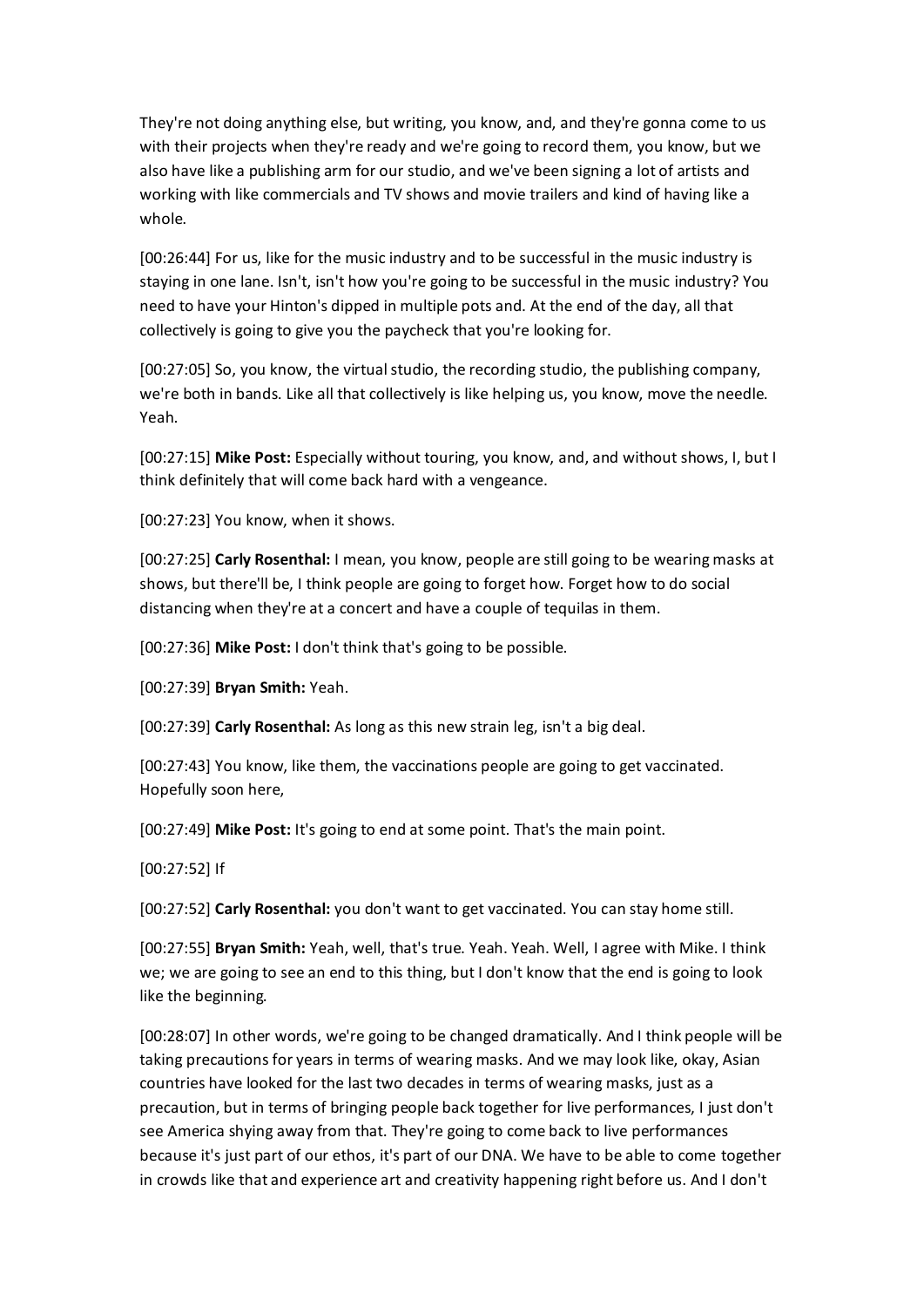think that can be taken away from us even in a pandemic temporarily, yes. But we're going to get to a point where we're back doing those things and we're just going to have to figure out therapeutics and ways to deal with that safely.

[00:28:59] **Mike Post:** There, there will be ways. I think we can rest assured there's going to be, it's going to come back. It just might, maybe, you know, is already taken longer than we hoped.

[00:29:07] And it'll probably be longer than we think. And things will be different. Like probably a lot less people may, you know, in the cities or whatever are the residual effects. But I don't, I think that, yeah, there's no way we can't move. We're not going to be watching live streams instead of, you know, going to Coachella or whatever.

[00:29:25] Like there's. It's not far to human nature to adapt to that. I don't think.

[00:29:32] **Bryan Smith:** Yeah. So, I normally start with a more biographical arc, but both of you are musicians and Mike, I've seen your work on YouTube and I've listened to your "Young Creatures" band and it looks like you do keyboards, guitar and vocals, and Carly, I've seen your YouTube videos and listened to your music with Carly and the universe. And. I've seen you mainly as a vocalist, your stage presence is incredible by the way. So keep up the great work. Can you tell me, starting with Carly, how did you find music and what called you to becoming a singer in a band like "Carly and the Universe"?

[00:30:09] **Carly Rosenthal:** Funny enough. I, nobody in my family really are musicians, so I didn't get the bug that way. I just loved singing so much now singing around the house all the time. So my parents decided to throw me into singing lessons. And my singing teacher now is 98 years old.

[00:30:27] **Bryan Smith:** Wow.

[00:30:28] **Carly Rosenthal:** She's incredible. She, her husband played for Ella Fitzgerald and Lena Horne and she was the voice of like Ava Gardner in "Showboat".

[00:30:37] **Bryan Smith:** Wow. can you give her a shoutout by name?

[00:30:40] **Carly Rosenthal:** Her name's Annette Smith. she still does lessons, you know, but she's very old 98, 98, but she's like the most spiritual, like awesome, loving, happy person. So it's been really great to work with her. And, I guess like through her is kind of how I developed my sound and, you know, Motown's always been my jam jazz music, so it has been my jam.

[00:31:04] And, uh, with "Carly and the Universe", we've sold, you know, the stuff that we're actually going to be releasing stuff this in April, finally, can't wait. We've been sitting on it for a little over a year, I guess, because with the pandemic and everything, we kind of delayed the release and we were about to release it right during like Black Lives Matter movement.

[00:31:24] And I was like, nobody wants to hear a white girl releasing music during Black Lives Matter. I know my place. I'm going to go sit in the back and wait a little bit. So, I think,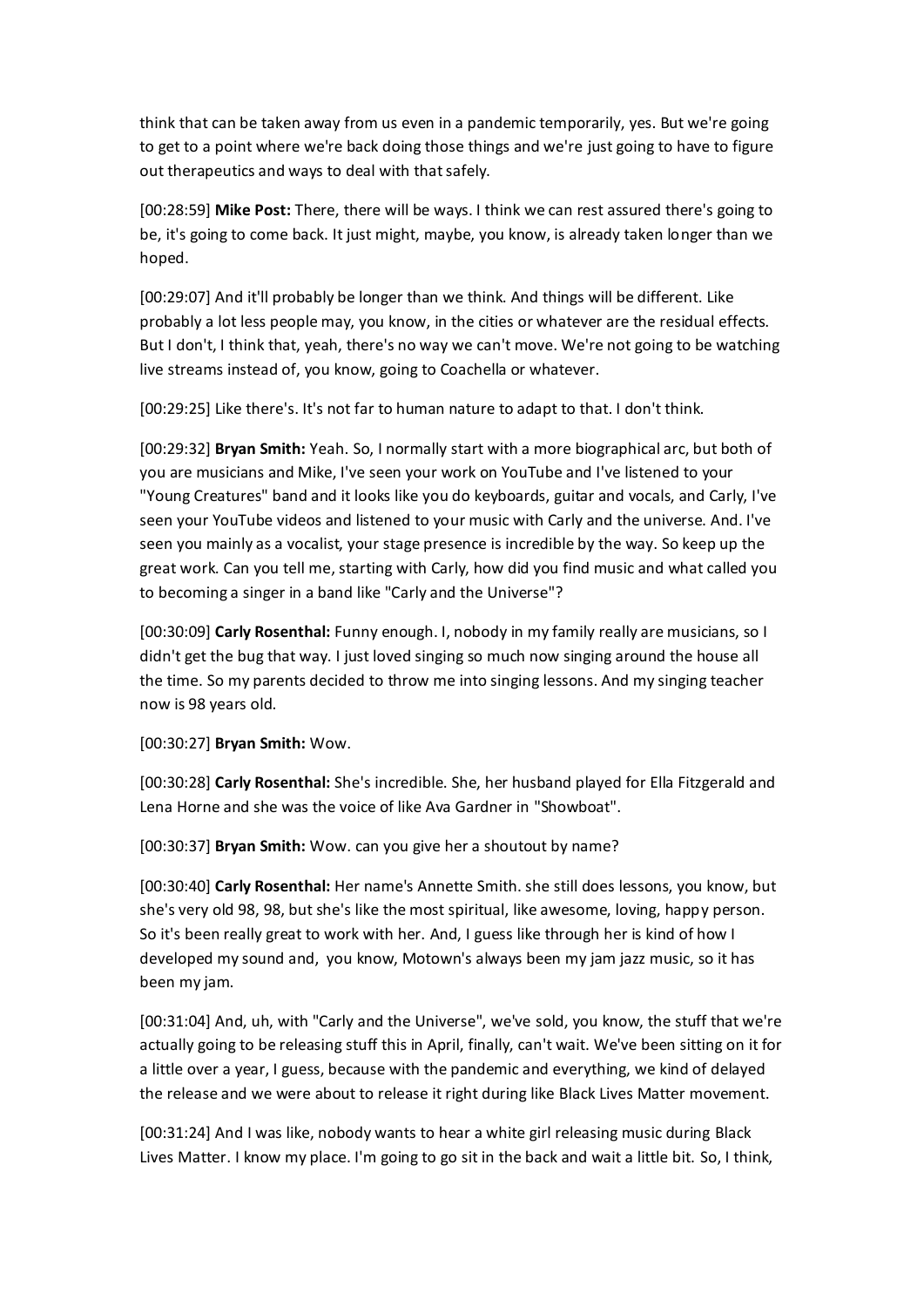you know, 2021 is a better, better time. I think, people do are a little bit more hopeful now. So, I'm excited.

[00:31:42] **Bryan Smith:** How about you, Mike, what was your trajectory as a musician and how did you find the "Young Creatures" to, put out music?

[00:31:49] **Mike Post:** Sure. Yeah. So I mean, just from, I was always like a big fan of music growing up and started playing guitar when I was like 12 or 13. And basically from there, I was just trying to write songs and playing in bands and pretty early on, like in high school and the, in that process, I figured that, I really liked the idea of like recording and that seemed like a more sort of realistic path to be, you know, involved in music, rather than just trying to be just an artist, it seems like maybe, you know, maybe I could make a living doing it. So, yeah, I was just always very, very passionate about it, into it, you know.

[00:32:26] **Carly Rosenthal:** Absolutely obsessed with recording.

[00:32:29] **Mike Post:** Yeah. So, yeah. And then just started trying to, you know, move out to LA and, right out like three weeks after college.

[00:32:37] And then just from there, just spiraled out of control, just trying to work with people and, intern and assist and just try to get into as many studios as I could. And then, you know, all along the way, always writing songs and always, trying to do the more, you know, be on the artist side of things, as well.

[00:32:54] So, yeah, and "Young Creatures", we've been at it for a minute now and, just started as sort of like a collaborative project, you know, sort of as a sound that I couldn't have come up with on my own. Then I also asked her, right. Like kind of have like a solo project as well. So.

[00:33:10] **Carly Rosenthal:** You gotta check it out, it's pretty great.

[00:33:12] **Bryan Smith:** Well, I will, definitely put all of those links up on my show notes when this episode launches to make sure the listeners have access to all of your solo projects and your band as well.

[00:33:23] **Carly Rosenthal:** And anybody out there listening, if you've worked with terrible producers in the past, people that are too cocky to, you know, listen to your needs for your project or just skimped out on, really making sure that your music sounds the best that it can, definitely check out. Mike, he's an awesome producer.

[00:33:42] He listens to what you want. I've worked with, I've worked with all the terrible people that are out there. I get it. I'm sure you're nervous to try somebody new, but this is the guy he really cares about your project.

[00:33:55] **Mike Post:** So, is that always selling?

[00:33:57] **Bryan Smith:** I would be remiss if I did not ask about Alice Cooper and the "Welcome to my Nightmare" album. You know, I saw your credits and I saw the Alice Cooper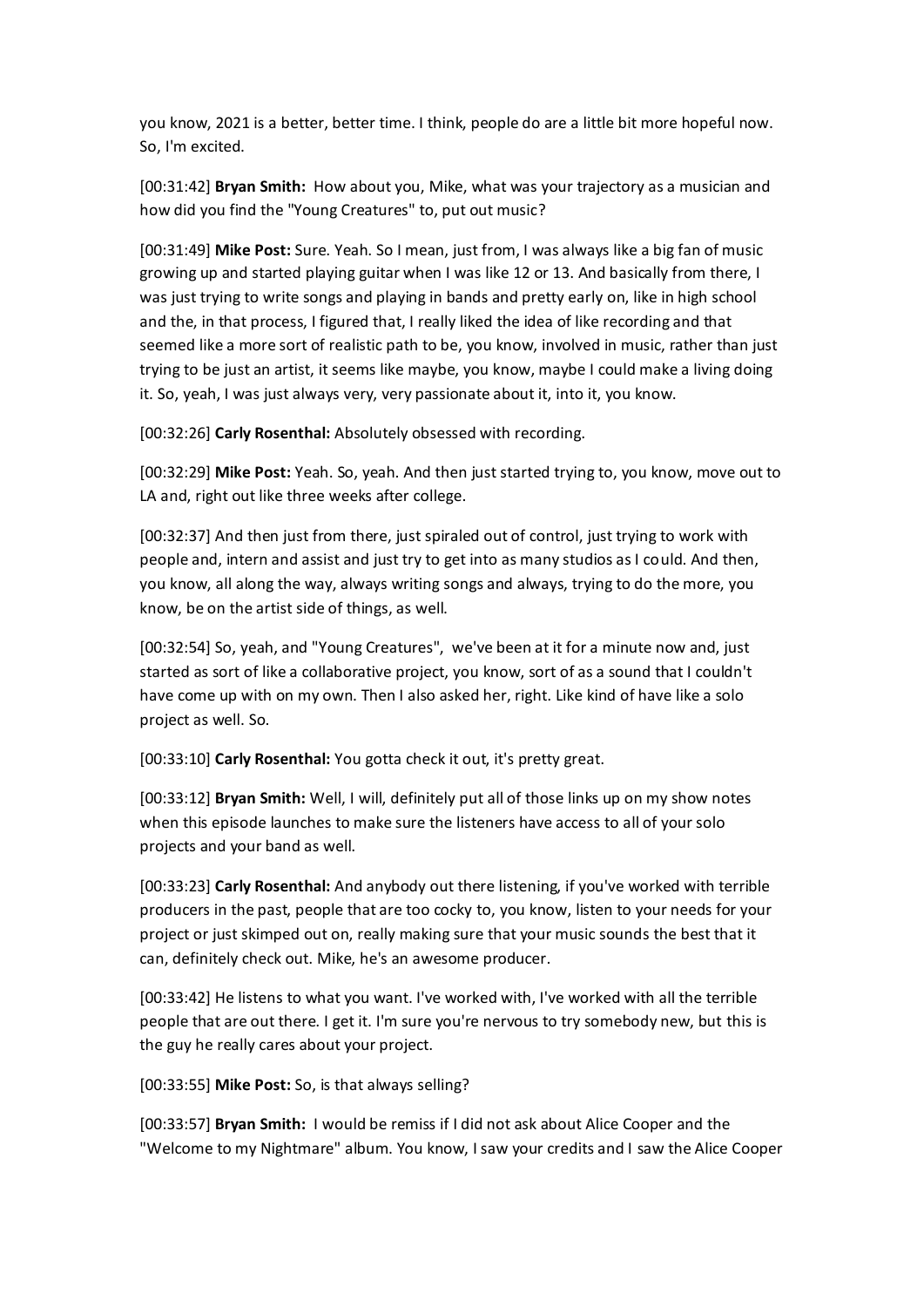credit, and I started looking at the Alice Cooper discography basically. And, this guy is one prolific musician, but you worked on the follow-up to the '76 album from 2011, right?

[00:34:22] **Mike Post:** I was not alive for the first all that amazing album. Yeah. So that was actually at a, another studio that I was assisting and engineering at. And yeah, it was just kind of thrown in the fire a couple of days, with Alice and producer, Bob Ezrin you now just sort of helping out on, on those sessions. It's all super, super nice guys. Alice was very kind to me, even though I was. You know, sorta, just making my way in the industry. Definitely an experience. I won't forget. That's for sure.

[00:34:54] **Bryan Smith:** When you look at engineers and producers, both of you who have achieved upper echelon success in the industry, who do you look to as inspirations?

[00:35:05] **Mike Post:** Hmm. Yeah, I guess for me, it's probably a pretty long list, you know, ranging from producers and engineers, but also, artists as well, I guess just off the top of my head, a guy like Shawn Everett, who's an amazing producer and engineer, who's very, very technical, but also has. Amazing, musical taste and prowess, somebody like somebody like that who who's, you know, maybe started more on the technical side of things, but very creative in that, in that process. So, I really, I really like that sort of a melding of, of both worlds of technicality, but making it a creative art more so than just, you know, hitting record and, you know, try trying to, I guess, put, push the envelope on that. Um, so somebody like him.

[00:35:52] **Bryan Smith:** Can you explain to my listeners the difference between engineering and producing.

[00:35:58] **Mike Post:** Sure. Yeah. So, I guess, traditionally, you know, two different jobs back in the day, you know, you have the engineer, who's more of a technical, you know, getting, getting the levels and hitting record on the tape machine and editing a tape. If you know, setting up microphones, getting the sounds, choosing the microphones. Sort of that more technical side of things. And then a producer, you know, traditionally is somebody who sort of oversees the process of the recording. It can be creatively, or which is kind of turned into a very creative job, but even traditionally, you know, looking over the budget, And choosing the studio, choosing the musicians. If it's a, let's say it's a singer- songwriter, they may choose who the cast of characters around them and just sort of making sure that the whole process is streamlined and smooth and just. But now, you know, that that job has sort of become a bit more elusive, as I would say, in terms of, you know, the, the role that it plays, it can play a variety of roles. Now, people who make the actual whole instrumental beat or a song, you know, is considered a producer now. So. It can definitely have like a wide array, but somebody who just sort of oversees the whole process, whether it's just literally being like a fly on the wall and like there for support or somebody who's heavily involved in making the music and writing the music as well.

[00:37:23] So I tend to play both roles. So. There's yeah. Again, a variety of ways to all sorts of, all sorts of different ways and successfully in all sorts of different ways. But yeah, I guess I've adopted sort of a two-prong approach where, you know, I'm also, I'm setting up, getting the sounds. I know what sounds I want.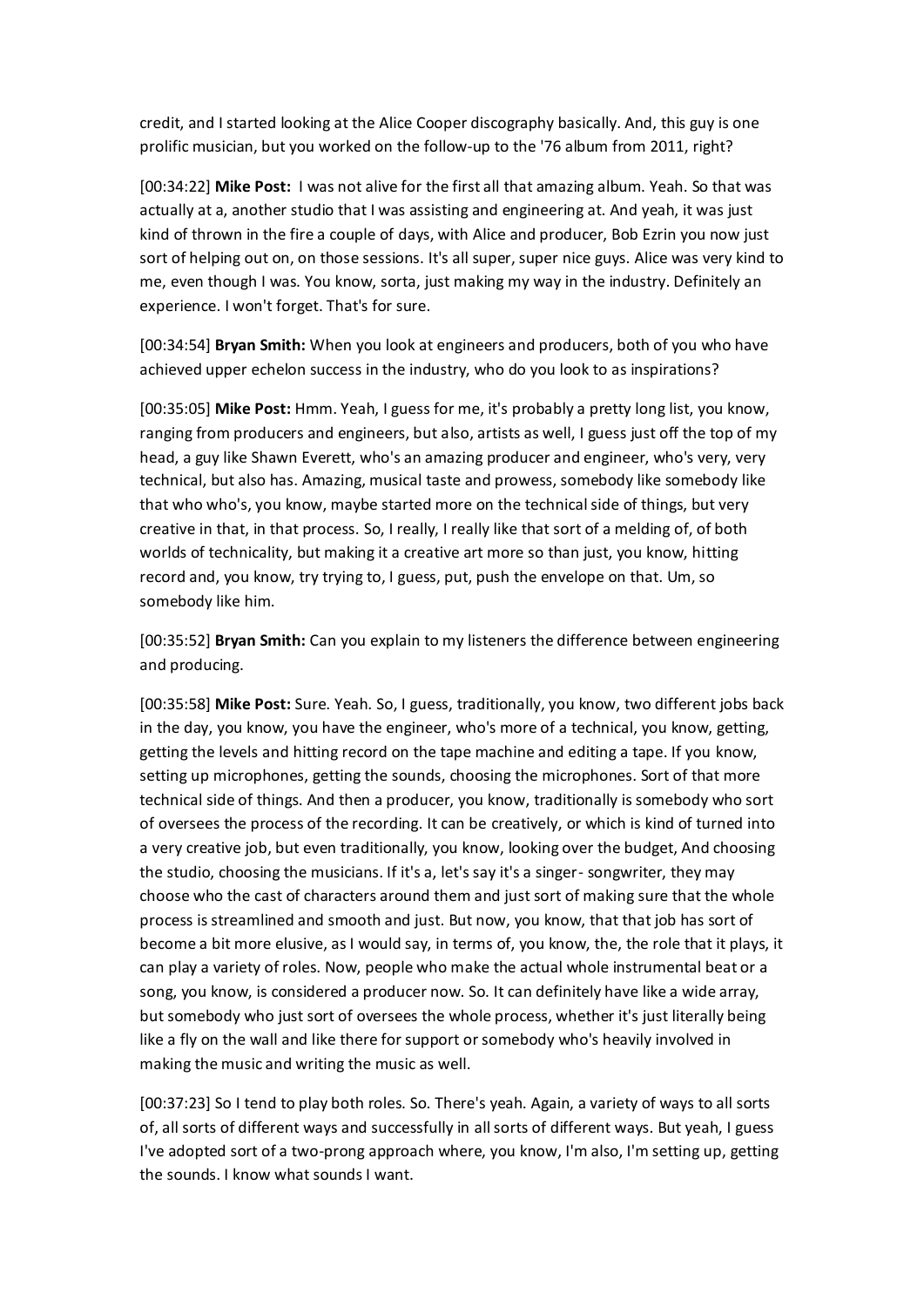[00:37:42] I'm choosing the mix, I'm doing all the technical stuff, but then also overseeing the whole process of recording.

[00:37:47] **Bryan Smith:** The way I look at producing and I'm not in the industry at all, but just as a novice, I think of a producer as someone like Rick Rubin who comes in and has this reputation that precedes him and this mystique around him. And then it just seems like whatever room he's in. Whatever's going to be produced and recorded, will have some of his magic dust sprinkled on it. And I really don't know what that is though, because I've listened to interviews with Rick Rubin. And I just don't know, is there anything concrete that someone like Rick or some of the people that you look up to do as a producer to turn an album into something distinct and unique and something with their fingerprint on it?

[00:38:35] **Mike Post:** Yeah, Rick is definitely unique in that he is just such a, you know, he doesn't come from a super musical background. He comes from like a fan perspective. So he, he has a very unique perspective on it. You know, most producers are musicians or. Or engineers. So, and he doesn't come from that. So he sees sort of an artist in a different light and he, to me, he's more like big picture and he can see that sort of big picture for the artist, you know, and their trajectory of their career.

[00:39:07] And you know, where he's, where this record will fit in with that. And all the other works.

[00:39:13] **Bryan Smith:** Yeah.

[00:39:13] **Mike Post:** Obviously a very special person. But yeah, I would say he's even more of leans towards that sort of traditional sense of a producer. Whose just sort of the guiding the guiding light or something like that. But yeah, it is kind of hard to put your finger on.

[00:39:28] **Carly Rosenthal:** Working with super talented musicians makes a big difference.

[00:39:32] **Bryan Smith:** Yeah. Oh, that's yeah, that makes sense.

[00:39:36] **Carly Rosenthal:** But you know, it's not everybody, is that savant.

[00:39:40] **Bryan Smith:** Right? And I would imagine too, that in going back to moose cat and how producing works and how you interact as a producer with musicians at moose cat, those musicians come in with a certain level of willingness to listen and collaborate. Yeah, I shouldn't have gone there anyway. But it's probably just a function of how much they're willing to listen and how much feedback they want. And then how much of a, I guess, a symbiosis there is between what you can contribute and what they're willing to incorporate into their music.

[00:40:16] And a lot of it like is trust. You know, you kind of have to build that trust with, with the, with the artists, you know, you, you don't go in guns ablaze and say, "Hey, you better change this, this, this, and this, and do this". And blah, you know, it's, it's, it's a collaborative effort. And, you know, definitely is built on trust, you know? So the first time you're working with somebody, you know, I started maybe tiptoe around a little bit more, see what's comfortable as far as, you know, what input is needed and what feels right.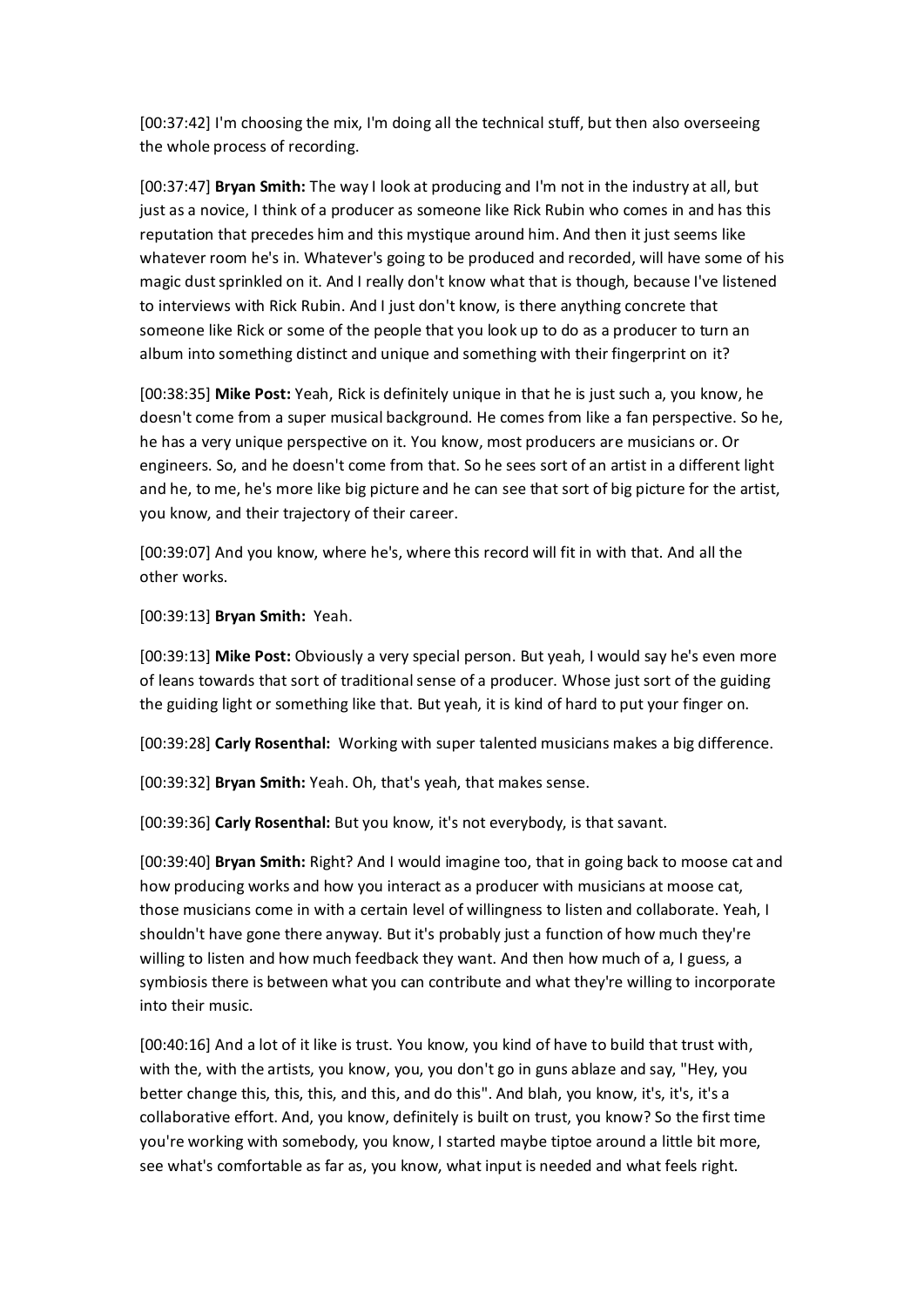[00:40:45] And what doesn't feel. Right. So. Every, every sort of every project is a little bit different in that way.

[00:40:51] **Carly Rosenthal:** Right. As far as my projects go and when he's producing my projects, I'm doing like 20 vocal takes of the same song and the same chorus over and over and over and over again. That was good. Let's get another take.

[00:41:05] **Mike Post:** We tend to be more picky with our own projects sometimes.

[00:41:10] **Bryan Smith:** Yeah, well, that makes sense. You've been working together for so long that you have that inherent trust. And, if he says another take, you really should do another take, just torture. Come on. So, follow the roles and lanes that you guys are in. What is your favorite place to be? What would you prefer to be doing most of the day in terms of being in the studio, working with other bands, working online? Helping with tracks that people send you working in television and film and commercials and that type of.

[00:41:44] **Mike Post:** I know what she's going to say. Which is writing and creating, being in that sort of yeah. That like zone of like creativity.

[00:41:55] **Carly Rosenthal:** I like being an artist first and foremost. Yeah.

[00:41:58] **Bryan Smith:** That makes sense.

[00:42:00] **Carly Rosenthal:** And, you know, I love to like for "Carly in the Universe", we shot like eight music videos over the pandemic that we're going to release and, I think that stuff is so fun. You know, Ken dressed up to doing the shoots, writing the songs, recording the songs. That's the fun part for me. And hopefully that's, you know, can be the, the biggest pot.

[00:42:23] **Bryan Smith:** Yeah. I urge my listeners to subscribe to your channel. Those videos are gorgeous. Very well done. Yeah. Yeah.

[00:42:29] **Carly Rosenthal:** Thanks.

[00:42:30] **Mike Post:** We've got a bunch more coming out. Yeah, I'd say it's just like being, for me, it's like being in that zone, you know, sorta like the head rush that you get, like when you're like performing live.

[00:42:39] But for me, it comes like in other forms too. Like sometimes I'm working on a mix and I sorta get that like zone in that zone thing where you're not thinking a whole lot, but you're just creating. And I know it happens with writing too. And, you know, I guess yeah, the easiest way to say it is just like when you're performing live and you're like, just in another, you're not thinking about it and you're just doing it and it's just coming out and it's coming out great.

[00:43:06] **Bryan Smith:** Yeah. So, finding that flow state.

[00:43:09] **Mike Post:** Yeah, where you want to be, it gets harder and harder to find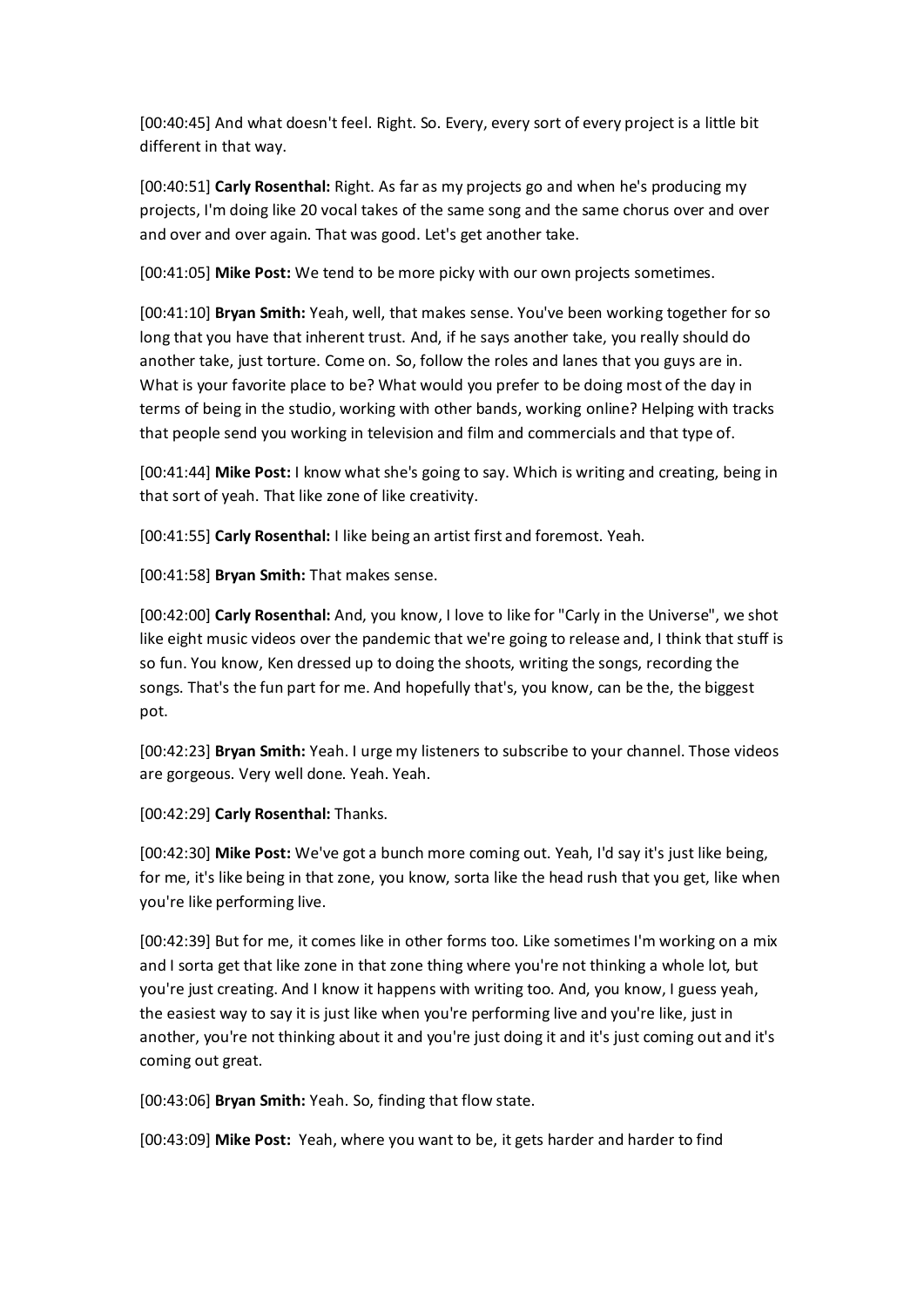[00:43:12] **Bryan Smith:** it. Yeah, it is, I think with social media and the, our attention spans being shortened and we're so scattered and, and also in a fight or flight response with the political environment and everything that's been happening over the last four years, it's hard to find that flow state and to do deep work, you know, deep focused, prolonged focus on, on important projects.

[00:43:36] Definitely. So, what advice would you both give to young people that are looking to get into the recording industry and, and take the starving out of starving artists? Because sounds like this is a great way to make a living, but still, we'll be around and through osmosis, be part of the creative process and also be able to fund your own creative projects.

[00:44:00] What advice would you give to them? If you were in a room full of high school, seniors looking for this type of work.

[00:44:07] **Mike Post:** Yeah, I would say it's, totally viable and possible, but you got to be like 150% obsessed with it. You know, it can't be a side thing. You had to be literally living, drinking, breathing, music, and recording, and just every ounce of your energy needs to go towards learning about it, doing it and just, you know, trial and error basically.

[00:44:33] I'm still like learning stuff all the time and trying to get better and better. So it's not a process that ever, that ever stops for me. And I would say for young people, like just, you got to fully immerse yourself, you got to fully be committed to it. And like, kind of act as if like, this is the only thing that you can do or that you want to do or that you will do.

[00:44:55] For me, it was sort of that way. Whereas like, you know, this is it. I don't know why one way or another I'm going to make it work. So you got to sort of have that attitude. I think otherwise if you're like one foot in one foot out, yeah. This seems kind of cool. You know, I could, you.

[00:45:10] **Carly Rosenthal:** You'll get burnt out and you'll get disappointed, and every door will be slammed in your face.

[00:45:16] And you'll be told that you suck, and you'll be interning for no money. And you can't pay rent and those are welcome to the club. You know, like you can't, he can't complain that it's hard because it's hard for everybody. That's wanting to be successful in this industry because it's so cutthroat, you know, everybody wants to be doing this, you know, but you actually have to, you know, put everything into it to make it happen.

[00:45:48] **Bryan Smith:** And luck too, then there's a

[00:45:50] **Carly Rosenthal:** And have connections too sorry.

[00:45:52] **Mike Post:** Well, make connections. I would say both.

[00:45:55] **Bryan Smith:** So, immerse yourself, be ready for pain and suffering network and find a community. It sounds like, and hopefully get lucky. That's not too complicated. Okay.

[00:46:08] **Mike Post:** But if you keep trying for a long time,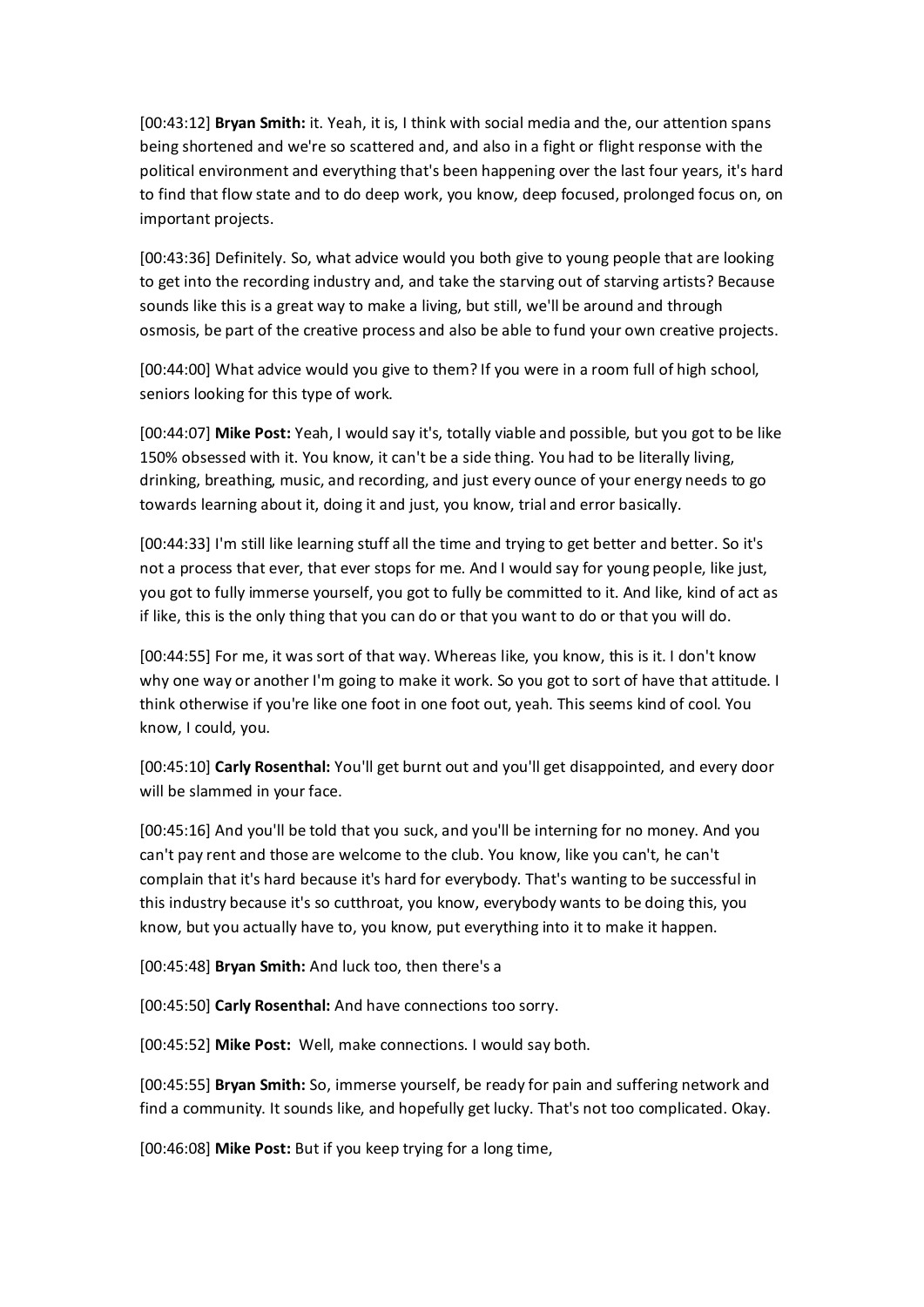[00:46:11] **Carly Rosenthal:** The luck comes a lot more easily.

[00:46:13] **Mike Post:** Yes.

[00:46:14] **Bryan Smith:** Right? Yeah, that makes a lot of sense. So you both have been so gracious to share your journey with me and to tell us about your studio and how you got into that space. Is there anything that you would like to share with the audience in terms of future projects that you're excited about, that you want to get them to pay attention to over the next few months or through the end of 2021.

[00:46:38] **Carly Rosenthal:** Hit us up, we're excited to hop on calls with other artists, meet up, you know, where. We're both pretty down to earth, people and love to meet new people. Love to build community here. We usually with the pandemic, it didn't happen. But we put on these like very extremely large events with, like this year we were going to have like Cork Vox Blue Microphones, the sponsor, the event we work with, like a water company called Liquid Death.

[00:47:07] We were with Earthquaker devices, THC Design, a weed company, and they all come together. And we're all jamming, smoking, drinking, and just partying and eating too much food and having a good time. And it's always been great to build community here and get artists to really meet managers and ANR and other producers and that type of thing, and labels and we're.

[00:47:32] Yeah, and in each other, and we just really want to, like, we want anybody who comes in this studio to be successful with their work. You know, it sucks to spend all that time on your album and then you put it out and nobody listens to it. We know we get that and we've been through it. And, you know, we're, we're happy to help people on their artistic journey in any advice that they need. We're happy to help.

[00:47:54] **Mike Post:** No, hopefully we can get back to that sort of human connection again soon.

[00:47:59] **Bryan Smith:** Well, when that happens, I'm coming down. I'm coming down for the food and.

[00:48:03] **Mike Post:** You're in man, hopefully 2022. But now this year I was probably out,

[00:48:12] **Carly Rosenthal:** I make all the food and I do like the huge, like buffet type style.

[00:48:14] Like nobody's going to want to eat buffet ever again.

[00:48:18] **Mike Post:** Buffets are going to come back right next to concerts, right? Yeah.

[00:48:23] **Bryan Smith:** Well, it was a pleasure talking to both of you.

[00:48:26] **Carly Rosenthal:** You as well.

[00:48:27] **Mike Post:** All right. Thanks so much for having us.